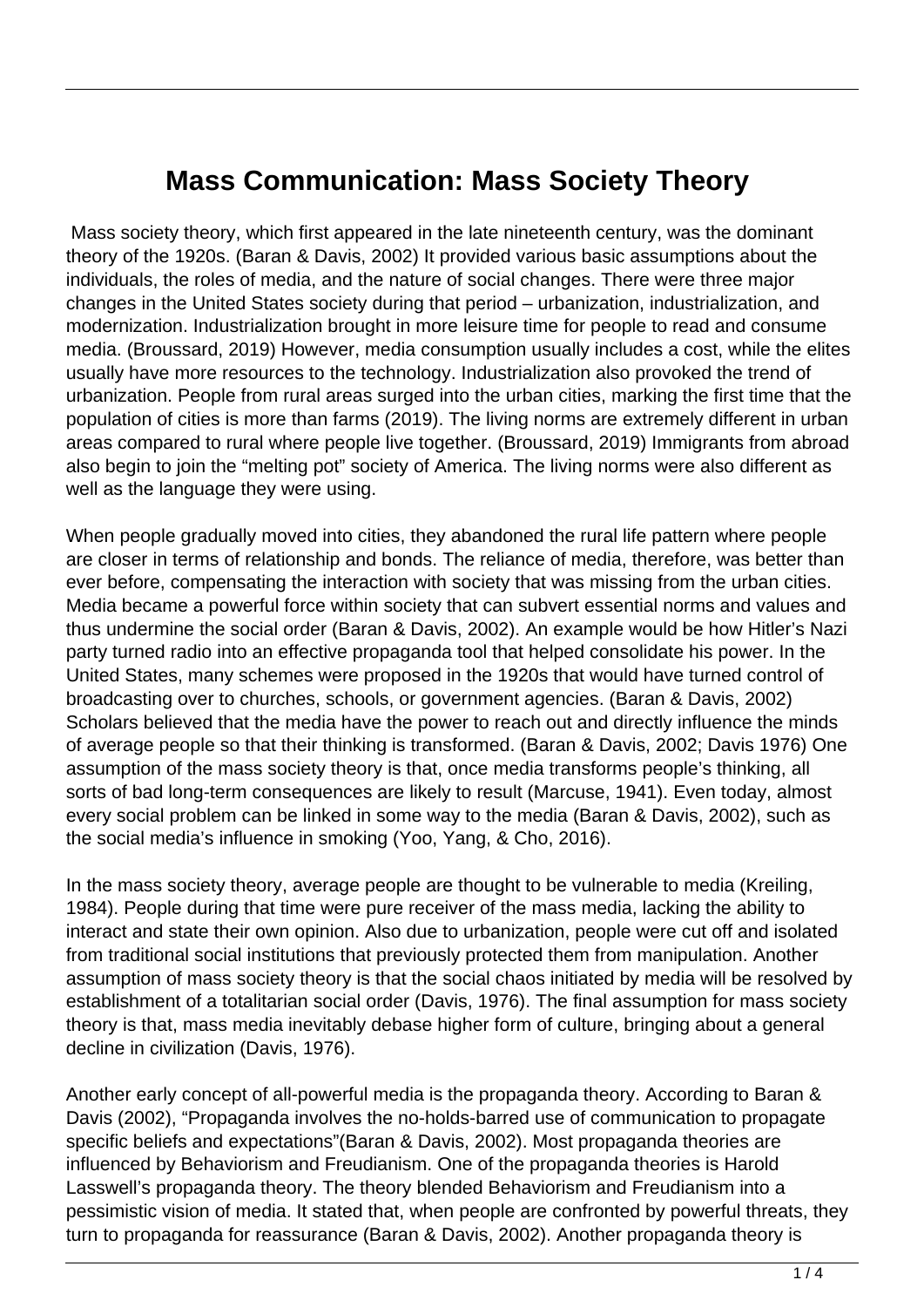Walter Lippmann's theory of public opinion formation. It believes that average people cannot govern themselves, so we need a place to control information gathering and distribution, usually by elites. (Baran & Davis, 2002) Later on, John Dewey provided his critics on the two propaganda theories, refusing to accept the need for technology that would protect people from themselves. He believed that people could learn to defend themselves through education.

The "magic bullet" model originated from Harold Lasswell's book, 'propaganda technique of the world war'. The magic bullet theory was based on early examples of the effects of mass media, such as Nazi propaganda and the effects of Hollywood. People were assumed to be 'uniformly controlled by their biologically based 'instincts' and that they react more or less uniformly to whatever 'stimuli' came along'(Lowery, 1995). The war of the worlds and household radios were often sited as the example of this effect. Paul Lazarsfeld challenged the concept by introducing the two-step flow of communication, where ideas flow from mass media to opinion leaders to greater public. The limited effect theories of mass communication hence became the dominant focus after mass society theories (Broussard, 2019).

According to the textbook of Mass communication theory, theories are "any organized set of concepts, explanations, and principles of some aspect of human experience"(Baran & Davis, 2002). In my opinion, theories provide rules for us to understand the phenomenon in a certain filed of study. It also "shares a commitment to an increased understanding of social and communicative life and a value for high quality scholarship" (Miller, 2005, Baran & Davis, 2002). Scholars identified four major categories of communication theories – postpositivism, cultural theory, critical theory, and normative theory.

Postpositivism came from the beginning, when scholars are keen to use the physical science methods of positivism to examine the mass communication world. Positivism refers to gaining knowledge through empirical, measurable, and observable phenomena, as used mostly in physical science fields. Postpositivism uses similar approach, with its epistemology to be held through logical search for regularities and casual relationships utilizing the scientific method. (Baran & Davis, 2002)

Cultural theory seeks to understand contemporary cultures by analyzing the structure and content of communication. Its epistemology focuses on the subjective interaction between the observer and the community. (Baran & Davis, 2002) Cultural theory does not aim for the scientific process of postpositivism, but to understand the world using a more qualitative view.

Critical theory seeks to gain knowledge from a different perspective than the previous two. It does not want to use scientific analysis to examine the social world, nor does it wishes to understand the social world through analyzing the content and structure of mass communication. It gains knowledge from the social world in order to change it, believing that there exist deep flaws in it. The epistemology of critical theory is that knowledge is advanced only when it serves to free people the powerful. (Baran & Davis, 2002)

Normative theory is to guide us to an operation media system that fits the social norm. Its epistemology is based on how we can compare the current media system to the ideal media system. We can learn from normative theory of how an ideal media system should operate.

As we look into articles such as 'Theory and Research in Mass Communication' by Bryant and Miron and 'Mass Communication Research Trends' by Kamhawi and Weaver, we understand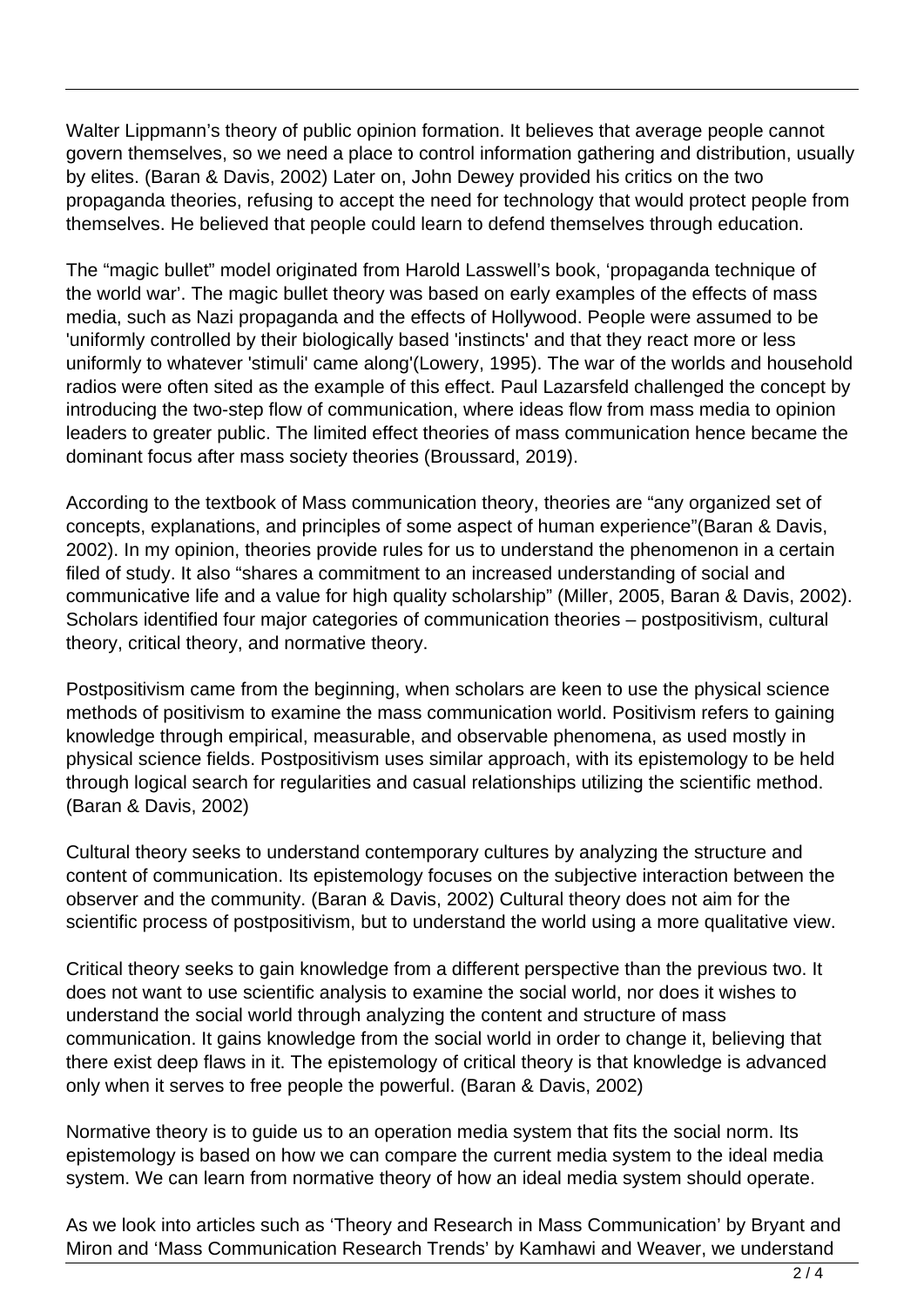that the goal of these theories is to provide us better understanding of the social world we live in. The theories add sense to a given equation and set good research apart from great research. It also provides explanation for connections we found between two or more concepts, while providing suggestions for connections we should be looking at.

The importance of mass media is shrinking nowadays, given rise to the dominance of social media. User-generated contents are playing a more significant role than ever. People are simply posting their own ideas and thoughts on their own blogs and social media. Facebook has finally admit the media role it is representing (Enriquez, 2019), while we may also acknowledge that other platforms, such as YouTube and twitter, are also to some extent, media companies. As media audiences devolve into smaller fragments, owning the ability to choose their own media content and source (Bennett & Iyengar, 2008), it is harder than ever for authorities to gate keep. The media world is not like what it was before with only a limited media platform where the content can be easily monitored. Self-monitoring is more crucial than ever, therefore, general people should be as educated as possible when it comes to media literacy.

The normative theory I developed is called the invisible hand theory. Similar to the invisible hand in Adam Smith's 'The Wealth of Nations', the mass media world should have a similar explanation on how the media world would meet its equilibrium. In Adam Smith's theory, the invisible force would help a free market reach its equilibrium. I would argue that the same methodology would work in the mass media world as well. Receivers would buy contents that are more meaningful and entertaining, reaching equilibrium where better media contents would survive the competition. The higher the willingness of consumers to receive certain media content would encourage producers to provide better media content. Similar to libertarian theory, government can simply let go of any form of control of the media. In a media world dominated by social media, I believe there still exist three services media companies should provide.

First of all, interesting content may now always be good for the society. Violence or sexual content may attract consumers' interest, but may be harmful, especially to kids. Media companies should develop artificial intelligence to eliminate certain noxious content as immediate as they come out, which Facebook and YouTube are already doing. Even though the government should do as less as possible in controlling the media, they still should enact laws to disapprove the outlying content that includes things such as violence, drug abuse etc. But anything beyond those categories should be allowed. Secondly, the media should take good use of their resources to provide education regarding the media. In a media society free of almost any kind of external control, general public should learn basic concept of media literacy and information on how to filter fake news. Lastly, media companies should hold public debate, inviting general public to share thoughts on how the media world could be made better. For the government, referendum regarding media issues would be beneficial when necessary.

There are various flaws in this model. Just like libertarian theory, it seems to be too positive about individual ethics and rationality. However, that is what all the education is set for. People may argue that the general public may not be objective in terms of what content would be most beneficial to the society as a whole, but would the authorities know better? When we let the authorities control everything like we always do, large corporation and the government may put their interest above the society's interest. I don't think that government should subside media companies in this model because when there are subsidies, there would be collusion between the media and government.